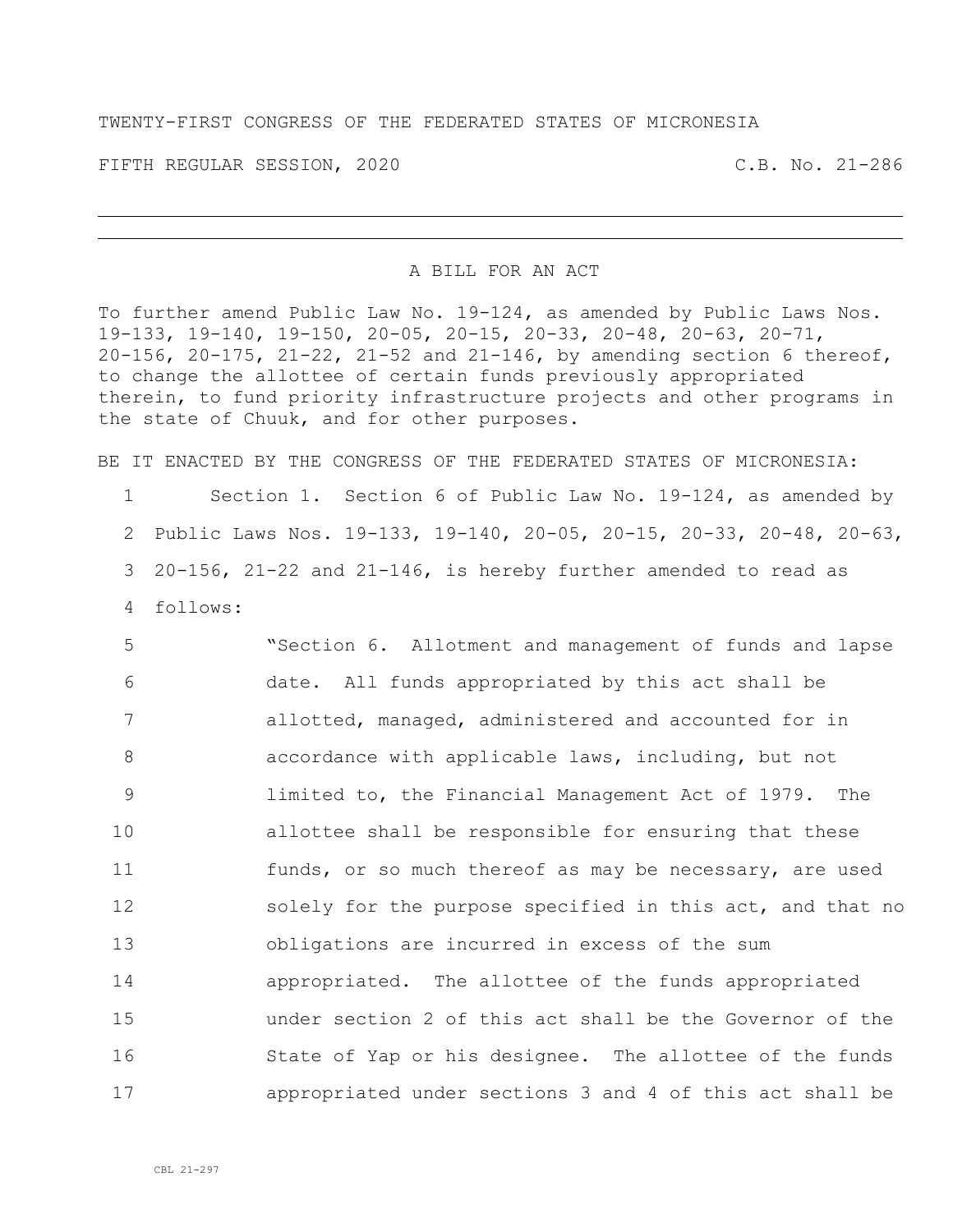C.B. No. 21-286

| $\mathbf 1$     | the President of the Federated States of Micronesia or his              |
|-----------------|-------------------------------------------------------------------------|
| $\mathbf{2}$    | designee; PROVIDED THAT, the allottee of funds                          |
| 3               | appropriated under subsections $3(1)$ (a) and $3(1(b))$ of this         |
| $\overline{4}$  | act shall be the Governor of Kosrae State or his designee,              |
| 5               | the allottee of funds appropriated under subsections                    |
| 6               | 4(1)(c) through 4(1)(o), 4(2)(f), 4(3)(k), 4(3)(q),                     |
| $7\phantom{.0}$ | $4(3)(s)$ , $4(3)(af)$ , $4(4)(b)$ , $4(4)(d)$ and $4(4)(f)$ , shall be |
| $8\,$           | the Pohnpei Transportation Authority (PTA); the allottee                |
| $\mathsf 9$     | of funds appropriated under subsections $4(1)(a)$ , $4(1)(b)$ ,         |
| 10              | $4(1)(f), 4(2)(c), 4(2)(d), 4(2)(e), 4(2)(g), 4(2)(h),$                 |
| 11              | $4(2)(i)$ , $4(2)(j)$ and $4(3)(x)$ shall be the Secretary of the       |
| 12              | Department of Transportation, Communications and                        |
| 13              | Infrastructure or his designee; the allottee of funds                   |
| 14              | appropriated under subsections $4(3)(f)$ , $4(3)(i)$ , $4(3)(q)$        |
| 15              | $4(3)$ (w) and $4(3)$ (aa) of this act shall be the Luhk en             |
| 16              | Moanlap of Kitti, the allottee of funds appropriated under              |
| 17              | subsection $4(3)$ (ad) of this act shall be the Chief Justice           |
| 18              | of Madolenihmw or his designee, the allottee of funds                   |
| 19              | appropriated under subsection 4(3) (ae) of this act shall               |
| 20              | be the Chief Justice of Kitti or his designee. The                      |
| 21              | allottee of the funds appropriated under subsections                    |
| 22              | $5(1)(2)$ and $5(1)(7)$ of this act shall be the Governor of            |
| 23              | Chuuk State or his designee; the allottee of funds                      |
| 24              | appropriated under subsection $5(1)(3)$ of this act shall be            |
| 25              | the Mortlock Islands Development Authority (MIDA); the                  |

of 3